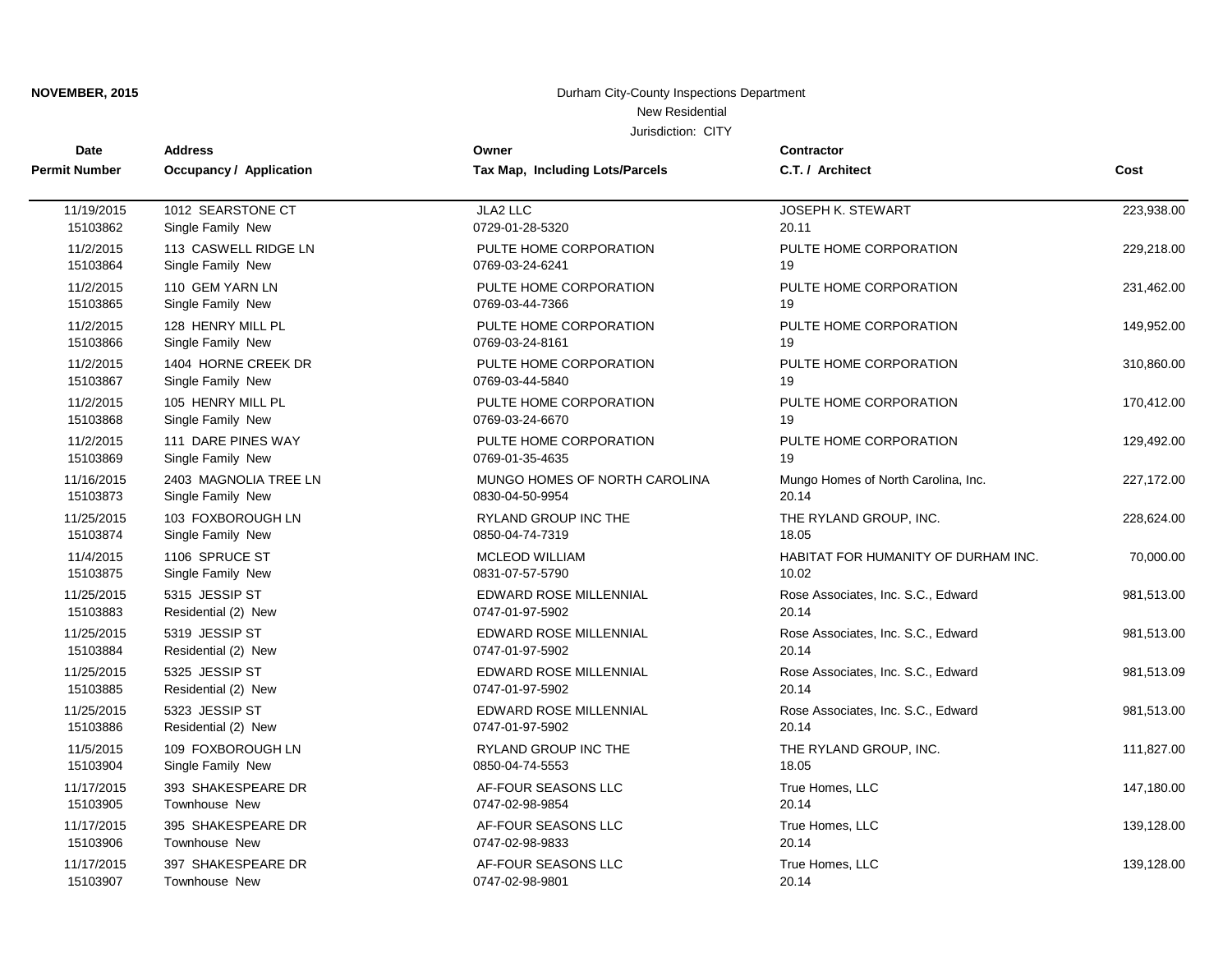| Date                 | <b>Address</b>                 | Owner                           | <b>Contractor</b>      |            |
|----------------------|--------------------------------|---------------------------------|------------------------|------------|
| <b>Permit Number</b> | <b>Occupancy / Application</b> | Tax Map, Including Lots/Parcels | C.T. / Architect       | Cost       |
| 11/17/2015           | 399 SHAKESPEARE DR             | AF-FOUR SEASONS LLC             | True Homes, LLC        | 147,180.00 |
| 15103908             | <b>Townhouse New</b>           | 0747-02-98-8880                 | 20.14                  |            |
| 11/4/2015            | 126 HENRY MILL PL              | PULTE HOME CORPORATION          | PULTE HOME CORPORATION | 205,854.00 |
| 15103916             | Single Family New              | 0769-03-24-8135                 | 19                     |            |
| 11/4/2015            | 115 DARE PINES WAY             | PULTE HOME CORPORATION          | PULTE HOME CORPORATION | 140,052.00 |
| 15103917             | Single Family New              | 0769-01-35-4639                 | 19                     |            |
| 11/6/2015            | 1206 HORNE CREEK DR            | PULTE HOME CORPORATION          | PULTE HOME CORPORATION | 398,442.00 |
| 15103920             | Single Family New              | 0769-03-43-0931                 | 19                     |            |
| 11/6/2015            | 2628 BLOOMSBURY MANOR DR       | PULTE HOME CORPORATION          | PULTE HOME CORPORATION | 278,388.00 |
| 15103921             | Single Family New              | 0769-03-13-9618                 | 19                     |            |
| 11/12/2015           | 115 VIRGINIA CREST WAY         | PULTE HOME CORPORATION          | PULTE HOME CORPORATION | 162,492.00 |
| 15103922             | Single Family New              | 0769-03-34-0676                 | 19                     |            |
| 11/6/2015            | 605 BRIER CROSSINGS LOOP       | PULTE HOME CORPORATION          | PULTE HOME CORPORATION | 130,000.00 |
| 15103923             | Townhouse New                  | 0769-03-40-1293                 | 19                     |            |
| 11/6/2015            | 607 BRIER CROSSINGS LOOP       | PULTE HOME CORPORATION          | PULTE HOME CORPORATION | 130,000.00 |
| 15103924             | <b>Townhouse New</b>           | 0769-03-40-1296                 | 19                     |            |
| 11/6/2015            | 609 BRIER CROSSINGS LOOP       | PULTE HOME CORPORATION          | PULTE HOME CORPORATION | 130,000.00 |
| 15103925             | <b>Townhouse New</b>           | 0769-03-40-1298                 | 19                     |            |
| 11/6/2015            | 611 BRIER CROSSINGS LOOP       | PULTE HOME CORPORATION          | PULTE HOME CORPORATION | 130,000.00 |
| 15103926             | <b>Townhouse New</b>           | 0769-03-40-1391                 | 19                     |            |
| 11/19/2015           | 1019 THOUGHTFUL SPOT LN        | LENNAR CAROLINAS LLC            | Lennar Carolinas, LLC  | 179,454.00 |
| 15103929             | Single Family New              | 0840-02-86-1013                 | 18.05                  |            |
| 11/19/2015           | 1021 THOUGHTFUL SPOT LN        | LENNAR CAROLINAS LLC            | Lennar Carolinas, LLC  | 177,870.00 |
| 15103930             | Single Family New              | 0840-02-85-1909                 | 18.05                  |            |
| 11/19/2015           | 1030 THOUGHTFUL SPOT LN        | LENNAR CAROLINAS LLC            | Lennar Carolinas, LLC  | 154,902.00 |
| 15103933             | Single Family New              | 0840-02-75-9829                 | 18.05                  |            |
| 11/12/2015           | 104 KING ARTHUR CT             | AF-FOUR SEASONS LLC             | True Homes, LLC        | 253,704.00 |
| 15103942             | Single Family New              | 0757-01-09-4651                 | 20.14                  |            |
| 11/16/2015           | 108 KING ARTHUR CT             | AF-FOUR SEASONS LLC             | True Homes, LLC        | 206,052.00 |
| 15103943             | Single Family New              | 0757-01-09-4750                 | 20.14                  |            |
| 11/9/2015            | 1511 ANTHOLOGY DR              | ALFC-PAGE ROAD LLC              | AVH CAROLINAS, LLC.    | 188,760.00 |
| 15103948             | Single Family New              | 0758-03-32-0422                 | 20.14                  |            |
| 11/19/2015           | 5534 JESSIP ST                 | LENNAR CAROLINAS LLC            | Lennar Carolinas, LLC  | 162,360.00 |
| 15103961             | Townhouse New                  | 0747-02-98-4472                 | 20.14                  |            |
| 11/19/2015           | 5536 JESSIP ST                 | <b>LENNAR CAROLINAS LLC</b>     | Lennar Carolinas, LLC  | 144,738.00 |
| 15103962             | <b>Townhouse New</b>           | 0747-02-98-5402                 | 20.14                  |            |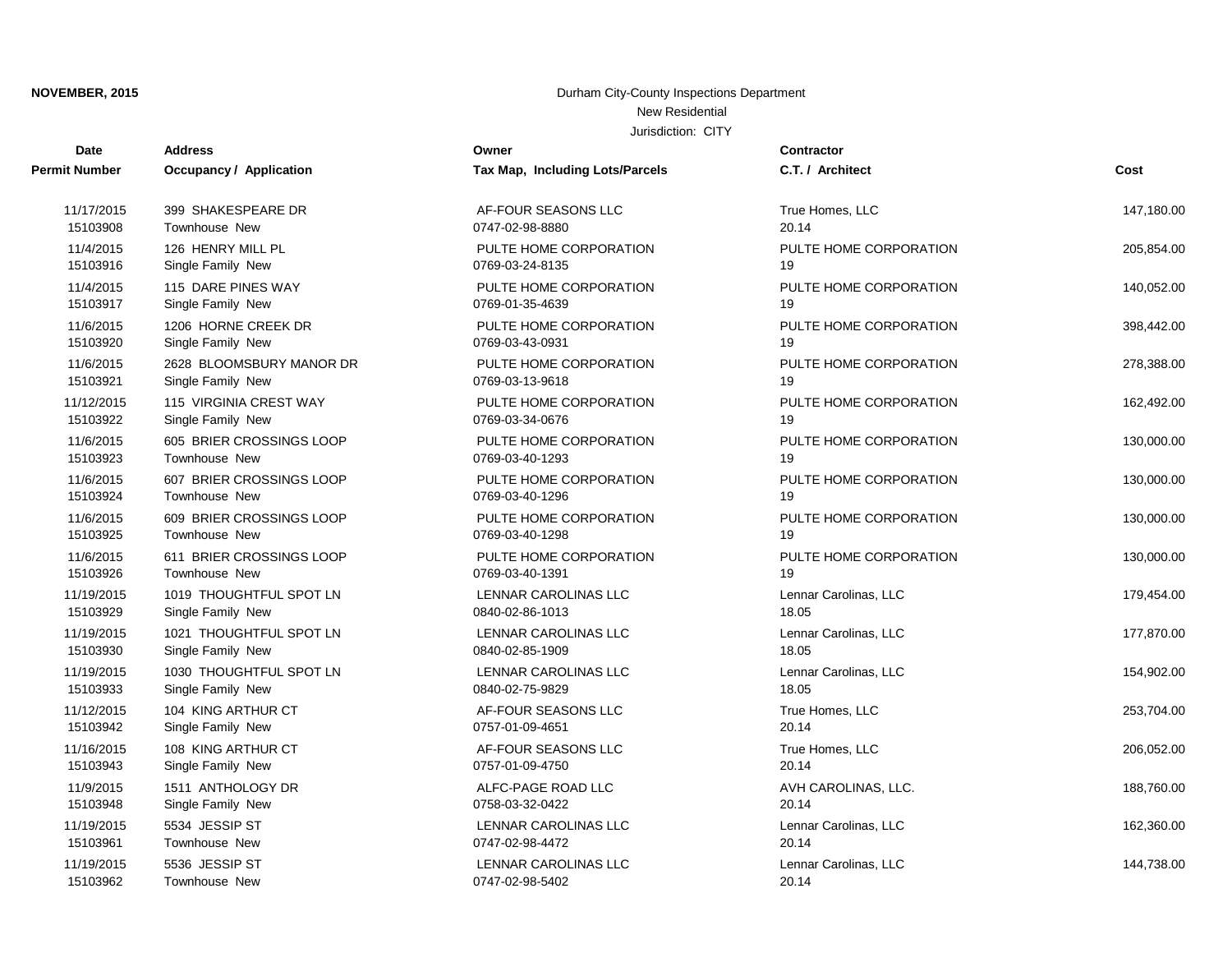| Date                 | <b>Address</b>                 | Owner                           | Contractor                             |            |
|----------------------|--------------------------------|---------------------------------|----------------------------------------|------------|
| <b>Permit Number</b> | <b>Occupancy / Application</b> | Tax Map, Including Lots/Parcels | C.T. / Architect                       | Cost       |
| 11/19/2015           | 5538 JESSIP ST                 | LENNAR CAROLINAS LLC            | Lennar Carolinas, LLC                  | 159,852.00 |
| 15103963             | <b>Townhouse New</b>           | 0747-02-98-5432                 | 20.14                                  |            |
| 11/19/2015           | 5540 JESSIP ST                 | LENNAR CAROLINAS LLC            | Lennar Carolinas, LLC                  | 162,360.00 |
| 15103964             | Townhouse New                  | 0747-02-98-5462                 | 20.14                                  |            |
| 11/17/2015           | 1022 LAREDO LN                 | MREC LEVEL BRIGHTLEAF SPRING    | Level Carolina Homes, LLC              | 210,804.00 |
| 15103978             | Single Family New              | 0850-04-62-9171                 | 18.05                                  |            |
| 11/19/2015           | 1816 CAPSTONE DR               | COMMUNITY DEVELOPMENT CAPITAL   | Meritage Homes of North Carolina, Inc. | 234,564.00 |
| 15103982             | Single Family New              | 0717-04-81-1322                 | 20.12                                  |            |
| 11/25/2015           | 208 W MARKHAM AVE              | PARK LANE PARTNERS LLC          | Hetherington, Stephen Michael          | 173,646.00 |
| 15104015             | Single Family New              | 0832-13-12-0675                 | $\overline{2}$                         |            |
| 11/24/2015           | 103 BELLA ROSE DR              | JEN NORTH CAROLINA 4 LLC        | Weekley Homes, L.P.                    | 221,826.00 |
| 15104029             | Single Family New              | 0707-01-27-7688                 | 20.12                                  |            |
| 11/16/2015           | 1102 SEARSTONE CT              | JLA2 LLC                        | <b>JOSEPH K. STEWART</b>               | 170,214.00 |
| 15104049             | Single Family New              | 0729-01-28-6517                 | 20.11                                  |            |
| 11/30/2015           | 1310 CATCH FLY LN              | MERITAGE HOMES OF THE           | Meritage Homes of North Carolina, Inc. | 214,632.80 |
| 15104055             | Townhouse New                  | 0728-04-53-4818                 | 20.13                                  |            |
| 11/30/2015           | 1314 CATCH FLY LN              | MERITAGE HOMES OF THE           | Meritage Homes of North Carolina, Inc. | 153,318.00 |
| 15104057             | <b>Townhouse New</b>           | 0728-04-53-4876                 | 20.13                                  |            |
| 11/30/2015           | 1316 CATCH FLY LN              | MERITAGE HOMES OF THE           | Meritage Homes of North Carolina, Inc. | 184,734.00 |
| 15104058             | Townhouse New                  | 0728-04-53-5804                 | 20.13                                  |            |
| 11/16/2015           | 606 N ELIZABETH ST             | <b>MCKINNEY HOMES LLC</b>       | Pugh Enterprises, LLC, C B             | 105,864.00 |
| 15104062             | Single Family New              | 0831-05-28-4131                 | 9                                      |            |
| 11/19/2015           | 1518 ANTHOLOGY DR              | BETHPAGE ACQUISITION PARTNERS   | AVH CAROLINAS, LLC.                    | 155,100.00 |
| 15104083             | Single Family New              | 0758-03-22-8565                 | 20.14                                  |            |
| 11/19/2015           | 1519 ANTHOLOGY DR              | BETHPAGE ACQUISITION PARTNERS   | AVH CAROLINAS, LLC.                    | 212,454.00 |
| 15104084             | Single Family New              | 0758-03-22-8357                 | 20.14                                  |            |
| 11/19/2015           | 115 CASWELL RIDGE LN           | PULTE HOME CORPORATION          | PULTE HOME CORPORATION                 | 222,948.00 |
| 15104112             | Single Family New              | 0769-03-24-6175                 | 19                                     |            |
| 11/19/2015           | 2620 BLOOMSBURY MANOR DR       | PULTE HOME CORPORATION          | PULTE HOME CORPORATION                 | 255,222.00 |
| 15104113             | Single Family New              | 0769-03-13-8889                 | 19                                     |            |
| 11/19/2015           | 106 VIRGINIA CREST WAY         | PULTE HOME CORPORATION          | PULTE HOME CORPORATION                 | 167,376.00 |
| 15104114             | Single Family New              | 0769-03-24-8626                 | 19                                     |            |
| 11/25/2015           | 1010 CADENCE LN                | ALFC-PAGE ROAD LLC              | AVH CAROLINAS, LLC.                    | 228,822.00 |
| 15104132             | Single Family New              | 0758-03-22-3876                 | 20.14                                  |            |
| 11/25/2015           | 1112 CADENCE LN                | ALFC-PAGE ROAD LLC              | AVH CAROLINAS, LLC.                    | 157,278.00 |
| 15104133             | Single Family New              | 0758-03-12-8942                 | 20.14                                  |            |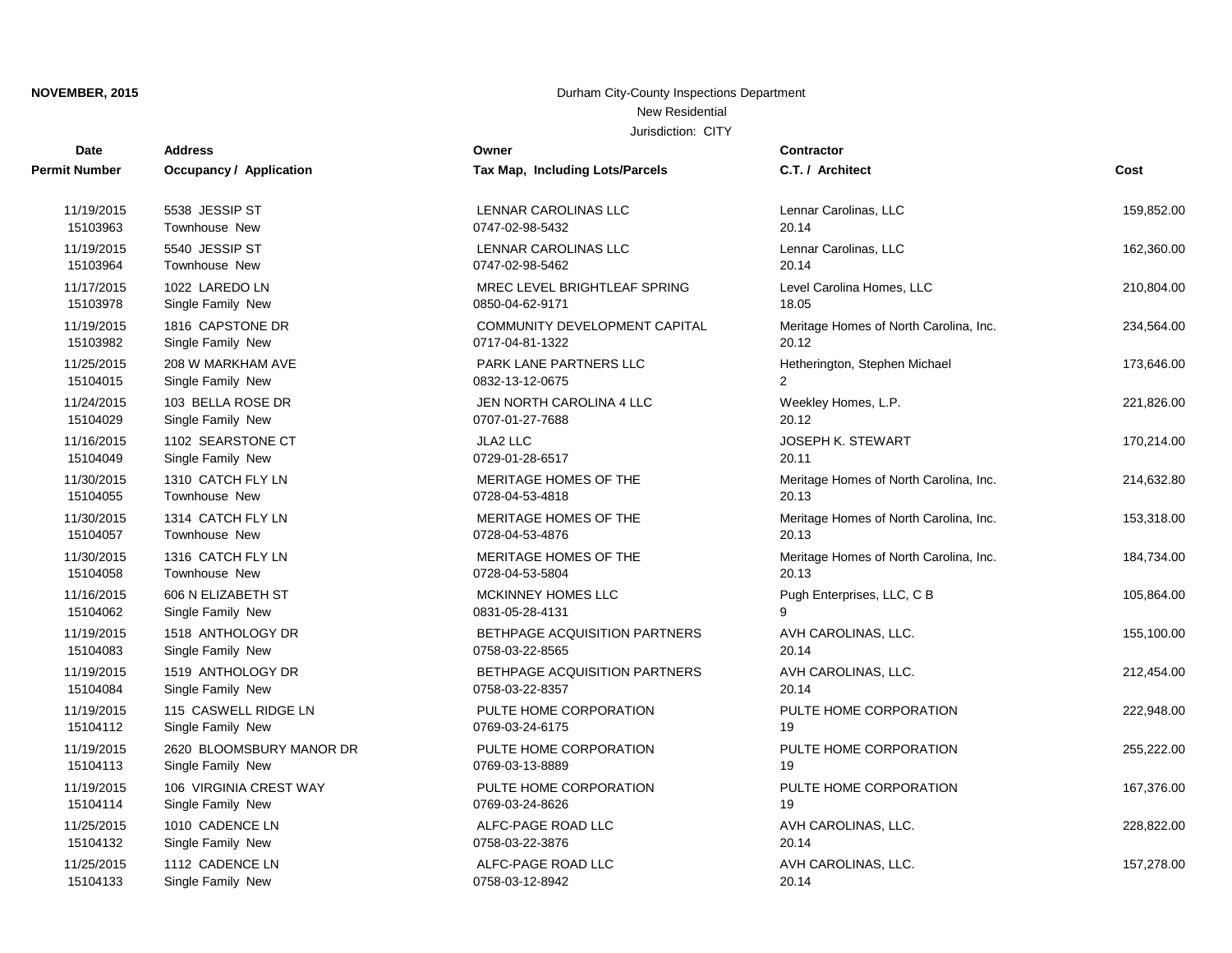| <b>Date</b>          | <b>Address</b>                        | Owner                                       | <b>Contractor</b>                      |            |
|----------------------|---------------------------------------|---------------------------------------------|----------------------------------------|------------|
| <b>Permit Number</b> | Occupancy / Application               | Tax Map, Including Lots/Parcels             | C.T. / Architect                       | Cost       |
| 11/25/2015           | 1126 BRANWELL DR                      | AVH BETHPAGE LLC                            | AVH CAROLINAS, LLC.                    | 278,652.00 |
| 15104134             | Single Family New                     | 0758-03-13-4078                             | 20.14                                  |            |
| 11/19/2015           | 1026 THOUGHTFUL SPOT LN               | LENNAR CAROLINAS LLC                        | Lennar Carolinas, LLC                  | 136,000.00 |
| 1512451              | Single Family New                     | 0840-02-75-9922                             | 18.05                                  |            |
| 11/19/2015           | 1032 THOUGHTFUL SPOT LN               | <b>LENNAR CAROLINAS LLC</b>                 | Lennar Carolinas, LLC                  | 134,800.00 |
| 1512452              | Single Family New                     | 0840-02-75-9815                             | 18.05                                  |            |
| 11/3/2015            | 1016 THOUGHTFUL SPOT LN               | LENNAR CAROLINAS LLC                        | Lennar Carolinas, LLC                  | 139,100.00 |
| 1512764              | Single Family New                     | 0840-02-76-9131                             | 18.05                                  |            |
| 11/19/2015           | 1024 THOUGHTFUL SPOT LN               | <b>LENNAR CAROLINAS LLC</b>                 | Lennar Carolinas, LLC                  | 154,242.00 |
| 1512864              | Single Family New                     | 0840-02-75-9926                             | 18.05                                  |            |
| 11/16/2015           | 1034 THOUGHTFUL SPOT LN               | LENNAR CAROLINAS LLC                        | Lennar Carolinas, LLC                  | 136,500.00 |
| 1512919              | Single Family New                     | 0840-02-75-9811                             | 18.05                                  |            |
| 11/19/2015           | 1022 THOUGHTFUL SPOT LN               | LENNAR CAROLINAS LLC                        | Lennar Carolinas, LLC                  | 148,566.00 |
| 1513047              | Single Family New                     | 0840-02-76-9020                             | 18.05                                  |            |
| 11/3/2015            | 1018 THOUGHTFUL SPOT LN               | LENNAR CAROLINAS LLC                        | Lennar Carolinas, LLC                  | 113,000.00 |
| 1513179              | Single Family New                     | 0840-02-76-9038                             | 18.05                                  |            |
| 11/30/2015           | 1323 CATCH FLY LN                     | MERITAGE HOMES OF THE                       | Meritage Homes of North Carolina, Inc. | 133,800.00 |
| 1513294              | <b>Townhouse New</b>                  | 0728-04-53-6934                             | 20.13                                  |            |
| 11/30/2015           | 1325 CATCH FLY LN                     | MERITAGE HOMES OF THE                       | Meritage Homes of North Carolina, Inc. | 109,800.00 |
| 1513295              | Townhouse New                         | 0728-04-53-6951                             | 20.13                                  |            |
| 11/30/2015           | 1327 CATCH FLY LN                     | MERITAGE HOMES OF THE                       | Meritage Homes of North Carolina, Inc. | 100,200.00 |
| 1513296              | <b>Townhouse New</b>                  | 0728-04-53-6869                             | 20.13                                  |            |
| 11/30/2015           | 1329 CATCH FLY LN                     | MERITAGE HOMES OF THE                       | Meritage Homes of North Carolina, Inc. | 107,200.00 |
| 1513297              | Townhouse New                         | 0728-04-53-6896                             | 20.13                                  |            |
| 11/6/2015<br>1513322 | 1611 SYCAMORE ST<br>Single Family New | <b>LEDBETTER FREEMAN</b><br>0821-18-21-7023 | SUN SPACE, LTD.                        | 251,000.00 |
| 11/5/2015            | 120 TORPOINT RD                       | <b>BALD EAGLE LAND DEVELOPMENT</b>          | JORDAN'S CONSTRUCTION, INC.            | 150,480.00 |
| 1513423              | <b>Townhouse New</b>                  | 0739-02-88-3762                             | 20.14                                  |            |
| 11/5/2015            | 122 TORPOINT RD                       | <b>BALD EAGLE LAND DEVELOPMENT</b>          | JORDAN'S CONSTRUCTION, INC.            | 150,744.00 |
| 1513424              | <b>Townhouse New</b>                  | 0739-02-88-3765                             | 20.14                                  |            |
| 11/5/2015            | 124 TORPOINT RD                       | <b>BALD EAGLE LAND DEVELOPMENT</b>          | JORDAN'S CONSTRUCTION, INC.            | 150,744.00 |
| 1513425              | <b>Townhouse New</b>                  | 0739-02-88-3767                             | 20.14                                  |            |
| 11/5/2015            | 126 TORPOINT RD                       | <b>BALD EAGLE LAND DEVELOPMENT</b>          | JORDAN'S CONSTRUCTION, INC.            | 150,480.00 |
| 1513426              | Townhouse New                         | 0739-02-88-3860                             | 20.14                                  |            |
| 11/5/2015            | 128 TORPOINT RD                       | <b>BALD EAGLE LAND DEVELOPMENT</b>          | JORDAN'S CONSTRUCTION, INC.            | 150,480.00 |
| 1513427              | <b>Townhouse New</b>                  | 0739-02-88-3862                             | 20.14                                  |            |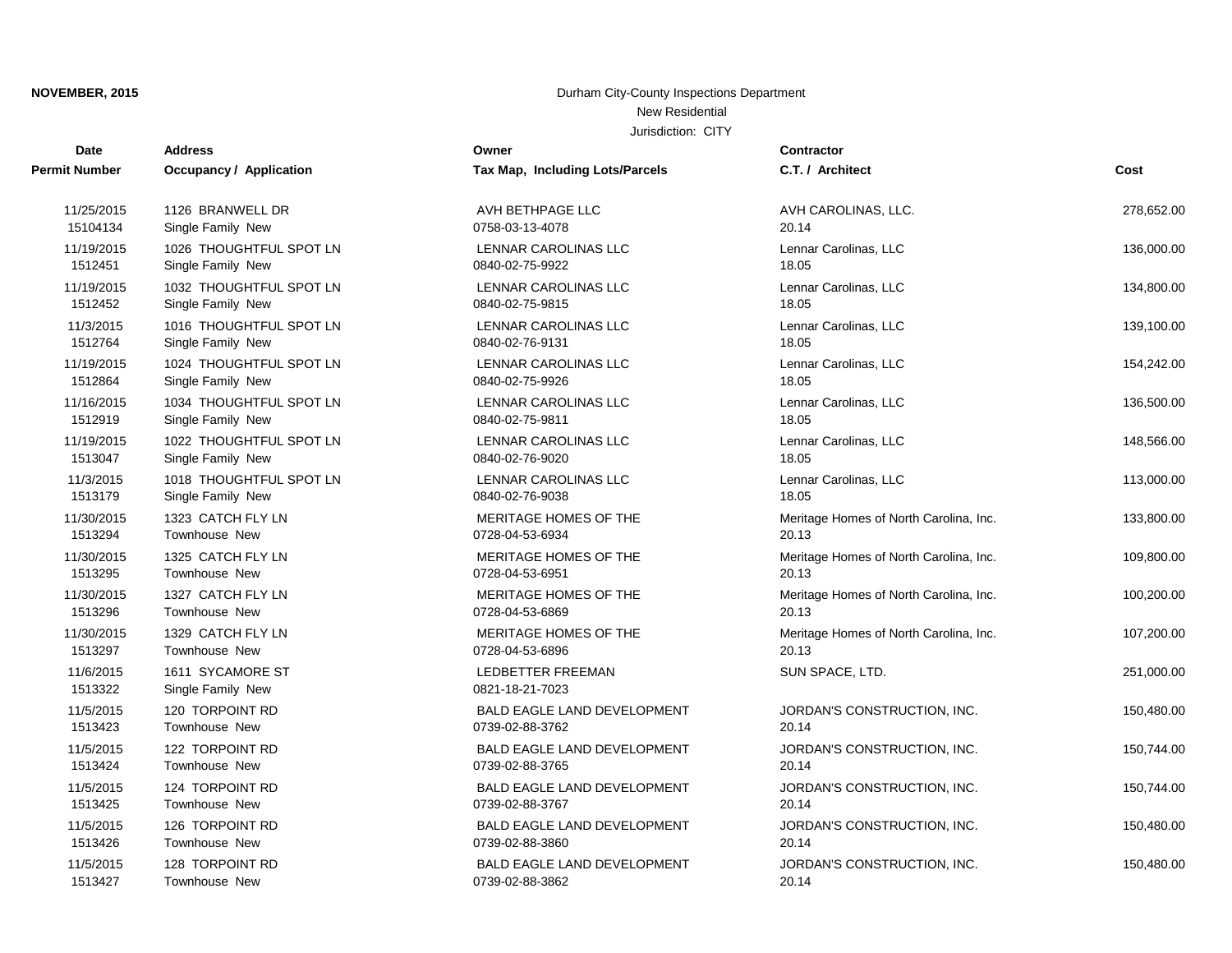| Date          | <b>Address</b>          | Owner                                | <b>Contractor</b>                      |              |
|---------------|-------------------------|--------------------------------------|----------------------------------------|--------------|
| Permit Number | Occupancy / Application | Tax Map, Including Lots/Parcels      | C.T. / Architect                       | Cost         |
| 11/5/2015     | 130 TORPOINT RD         | <b>BALD EAGLE LAND DEVELOPMENT</b>   | JORDAN'S CONSTRUCTION, INC.            | 150,734.00   |
| 1513428       | <b>Townhouse New</b>    | 0739-02-88-3865                      | 20.14                                  |              |
| 11/5/2015     | 132 TORPOINT RD         | <b>BALD EAGLE LAND DEVELOPMENT</b>   | JORDAN'S CONSTRUCTION, INC.            | 150,734.00   |
| 1513429       | <b>Townhouse New</b>    | 0739-02-88-3867                      | 20.14                                  |              |
| 11/5/2015     | 134 TORPOINT RD         | <b>BALD EAGLE LAND DEVELOPMENT</b>   | JORDAN'S CONSTRUCTION, INC.            | 150,480.00   |
| 1513430       | <b>Townhouse New</b>    | 0739-02-88-3960                      | 20.14                                  |              |
| 11/25/2015    | 109 MESQUITE DR         | MREC LEVEL BRIGHTLEAF SPRING         | Level Carolina Homes, LLC              | 292,314.00   |
| 1513463       | Single Family New       | 0850-04-61-5419                      | 18.05                                  |              |
| 11/5/2015     | 3902 ETON RD            | <b>GRAY LOUIS TIMOTHY</b>            | MEYERS, L.E. BUILDERS, INC.            | 2,106,000.00 |
| 1513511       | Single Family New       | 0719-01-48-5386                      | 20.08                                  |              |
| 11/3/2015     | 110 KING ARTHUR CT      | AF-FOUR SEASONS LLC                  | True Homes, LLC                        | 190,740.00   |
| 1513513       | Single Family New       | 0757-01-09-4756                      | 20.14                                  |              |
| 11/3/2015     | 102 KING ARTHUR CT      | AF-FOUR SEASONS LLC                  | True Homes, LLC                        | 265,914.00   |
| 1513514       | Single Family New       | 0757-01-09-4555                      | 20.14                                  |              |
| 11/6/2015     | 608 N ELIZABETH ST      | <b>OWENS GREGORY LAMONT</b>          | PATTERSON CUSTOM BUILDERS LLC          | 132,533.00   |
| 1513598       | Single Family New       | 0831-05-28-4136                      | 9                                      |              |
| 11/6/2015     | 112 E ENTERPRISE ST     | <b>LEEWORTHY JOE</b>                 | PATTERSON CUSTOM BUILDERS LLC          | 136,456.00   |
| 1513599       | Single Family New       | 0821-16-82-4836                      | 12.01                                  |              |
| 11/6/2015     | 114 E ENTERPRISE ST     | <b>OWENS MAXINE WORSLEY</b>          | PATTERSON CUSTOM BUILDERS LLC          | 121,968.00   |
| 1513600       | Single Family New       | 0821-16-82-4876                      | 12.01                                  |              |
| 11/6/2015     | 118 E ENTERPRISE ST     | <b>WATSON WILLIAM R JR</b>           | PATTERSON CUSTOM BUILDERS LLC          | 118,112.00   |
| 1513601       | Single Family New       | 0821-16-82-5836                      | 12.01                                  |              |
| 11/17/2015    | 3820 SOMERSET DR        | <b>HUNTER ROSEMARY S</b>             | KRICHCO CONSTRUCTION, INC.             | 103,000.00   |
| 1513676       | Single Family New       | 0719-01-29-3067                      | 20.08                                  |              |
| 11/2/2015     | 216 KINNEY GLENN CT     | STANDARD PACIFIC OF THE              | STANDARD PACIFIC OF THE CAROLINAS, LLC | 244,266.00   |
| 1513705       | Single Family New       | 0729-03-04-2987                      | 20.11                                  |              |
| 11/4/2015     | 1114 MAGIC HOLLOW RD    | <b>COMMUNITY DEVELOPMENT CAPITAL</b> | Meritage Homes of North Carolina, Inc. | 254,892.00   |
| 1513789       | Single Family New       | 0717-04-71-6783                      | 20.12                                  |              |
| 11/4/2015     | 518 TIMPSON AVE         | <b>MREC BRIGHTLEAF LLC</b>           | Ryan Builders-North Carolina, LLC, Dan | 121,572.00   |
| 1513802       | <b>Townhouse New</b>    | 0850-04-50-0269                      | 18.05                                  |              |
| 11/4/2015     | 516 TIMPSON AVE         | <b>MREC BRIGHTLEAF LLC</b>           | Ryan Builders-North Carolina, LLC, Dan | 124,872.00   |
| 1513803       | <b>Townhouse New</b>    | 0850-04-50-0289                      | 18.05                                  |              |
| 11/4/2015     | 514 TIMPSON AVE         | MREC BRIGHTLEAF LLC                  | Ryan Builders-North Carolina, LLC, Dan | 123,354.00   |
| 1513804       | <b>Townhouse New</b>    | 0850-04-50-1209                      | 18.05                                  |              |
| 11/4/2015     | 512 TIMPSON AVE         | MREC BRIGHTLEAF LLC                  | Ryan Builders-North Carolina, LLC, Dan | 123,357.00   |
| 1513805       | <b>Townhouse New</b>    | 0850-04-50-1239                      | 18.05                                  |              |